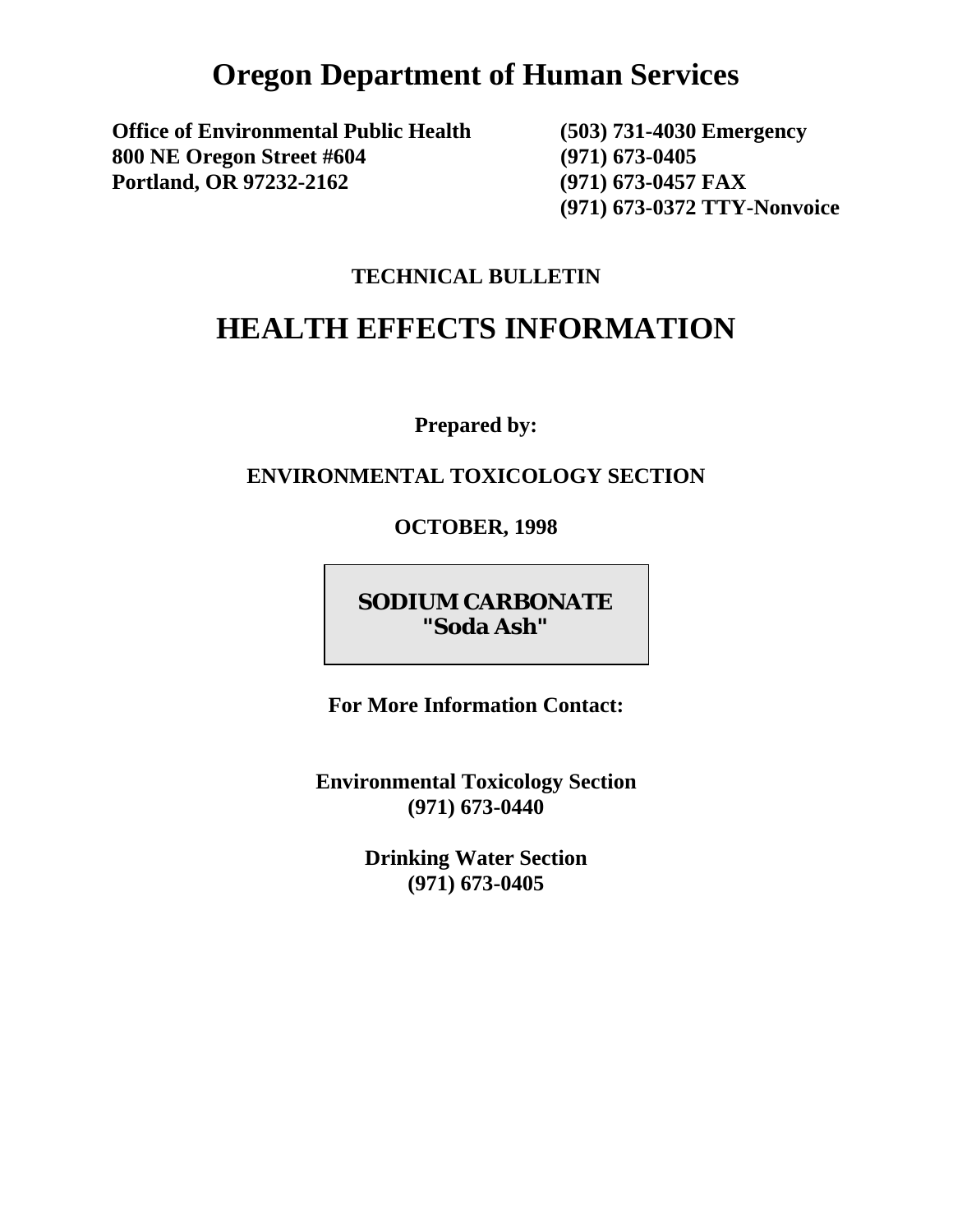Technical Bulletin - Health Effects Information Sodium Carbonate, "Soda ash" Page 2

## **SYNONYMS:**

Soda ash, sodium salt of carbonic acid, soda, trona, disodium carbonate, sal soda, washing soda,Solvay soda, crystal carbonate, natrium carbonicum, Snowlite

## **CHEMICAL AND PHYSICAL PROPERTIES:**

- $\mathcal{C}$  Molecular formula: Na<sub>2</sub>CO3
- C White powder, crystal or solid; will draw moisture from air and become damp
- C No odor, flat, sweetish flavor
- C Concentrated powder, crystal or solids are irritating to skin, eyes and respiratory system

## **WHERE DOES SODIUM CARBONATE COME FROM?**

Sodium carbonate is mined from the earth in solid form and it is also extracted from various brines and industrial recovery processes.

## **WHAT ARE THE PRINCIPLE USES OF SODIUM CARBONATE?**

Sodium carbonate is an important ingredient in many household products, especially cleaning and disinfecting products. It is used in cosmetic products ranging from tooth paste to skin care products and lotions; and in food and beverage production for the adjustment of acidity and as a stabilizer. It is also used in many industries including manufacturing of glass, paper, and in mining processes. It is an important component of over-the-counter and prescription medications such as antacids. Sodium carbonate may also be used in spas and swimming pools to adjust acidity of the water, as well as in the treatment of aggressive drinking water.

## **IS SODIUM CARBONATE NATURALLY PRESENT IN DRINKING WATER?**

Yes, because sodium and carbonates are very common natural mineral substances, they are present in many natural soils, in many sources of surface water and groundwater, and in plants and animal tissues. Water supplies in limestone areas have high levels of sodium carbonate, and sometimes excessive amounts must be removed. Water supplies from acidic formations contain significant amounts of sodium, but much lower levels of carbonate.

## **IS SODIUM CARBONATE IN DRINKING WATER HAZARDOUS TO HEALTH?**